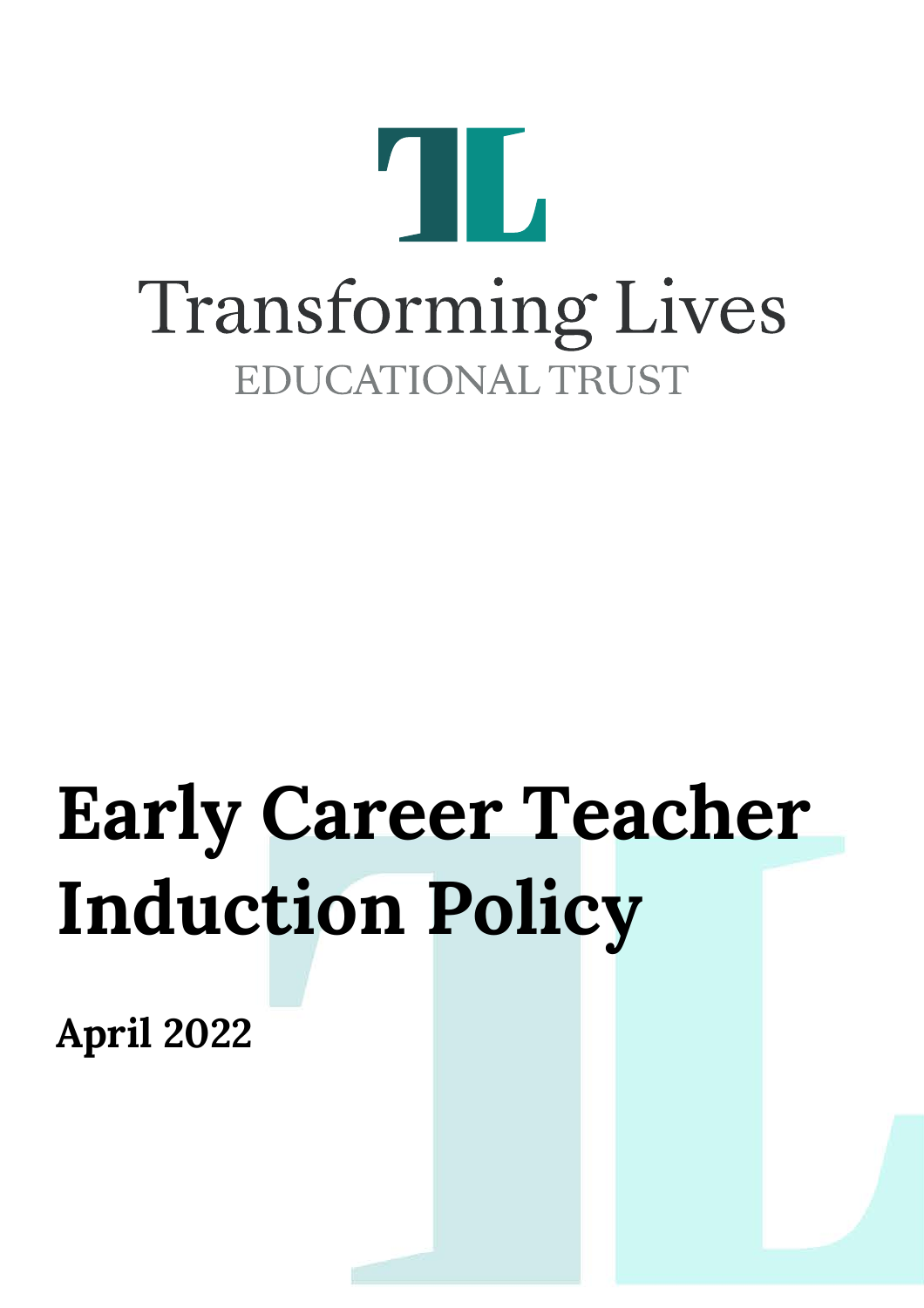### **Version Control**

| Category:                | <b>Human Resources</b>                     |                           |
|--------------------------|--------------------------------------------|---------------------------|
| <b>Authorised By:</b>    | <b>TLET Operations Standards Committee</b> |                           |
| Author:                  | J. Higham                                  |                           |
| <b>Version</b>           | $\mathbf{1}$                               |                           |
| Status:                  | <b>Under Review:</b>                       |                           |
|                          | Approved:                                  | $\boldsymbol{\checkmark}$ |
| <b>Issue Date:</b>       | April 2022                                 |                           |
| <b>Next Review Date:</b> | April 2023                                 |                           |
| <b>Statutory Policy:</b> | Yes                                        | $\blacktriangledown$      |
|                          | N <sub>o</sub>                             |                           |

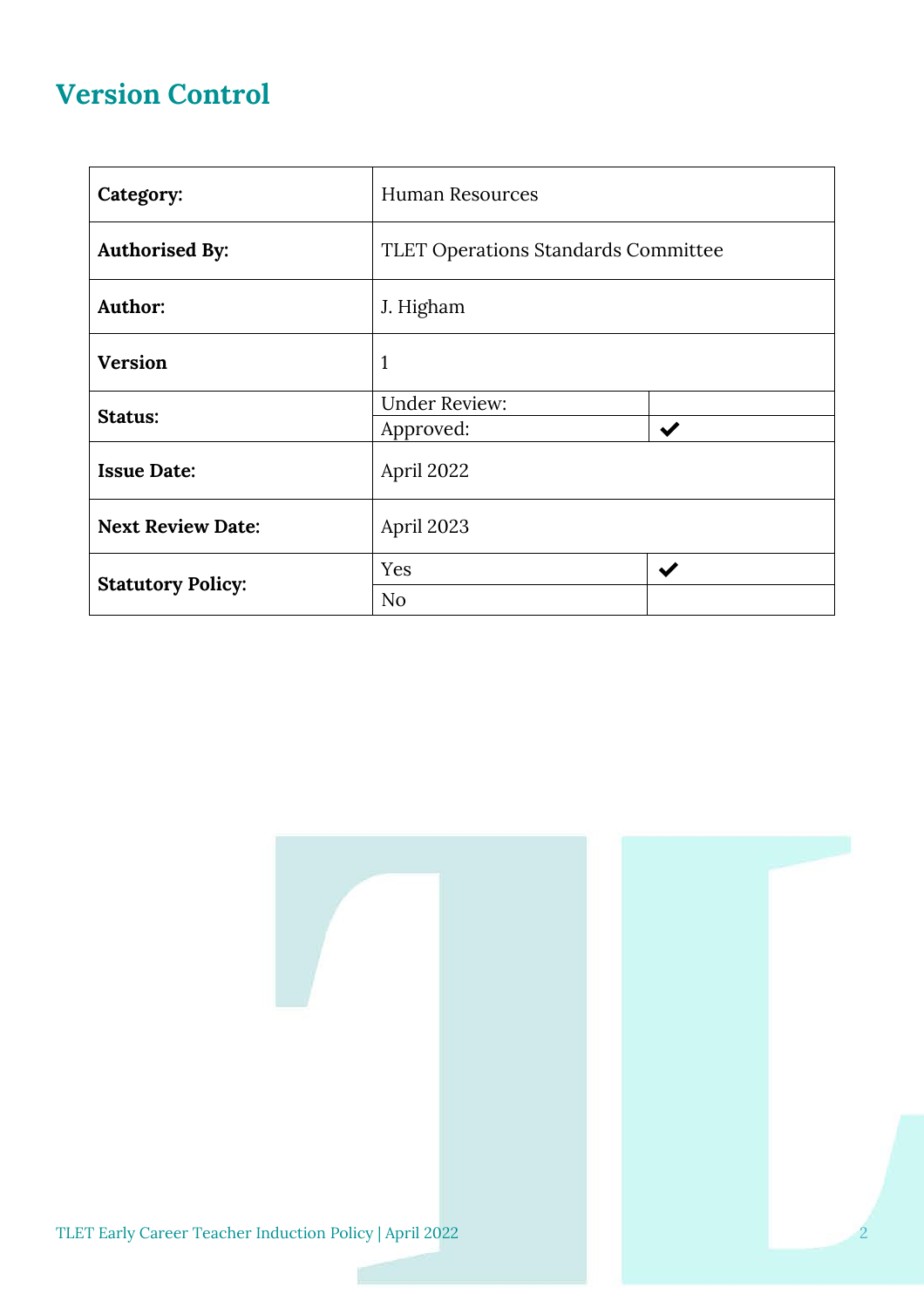## **Contents**

| <b>Section</b>          | Page           |
|-------------------------|----------------|
| 1. Scope                | $\overline{4}$ |
| 2. Policy Statement     | $\overline{4}$ |
| 3. Principles           | $\overline{4}$ |
| 4. Definition of Terms  | $\overline{5}$ |
| 5. Procedure            | $\overline{5}$ |
| 6. Monitoring of Policy | 8              |

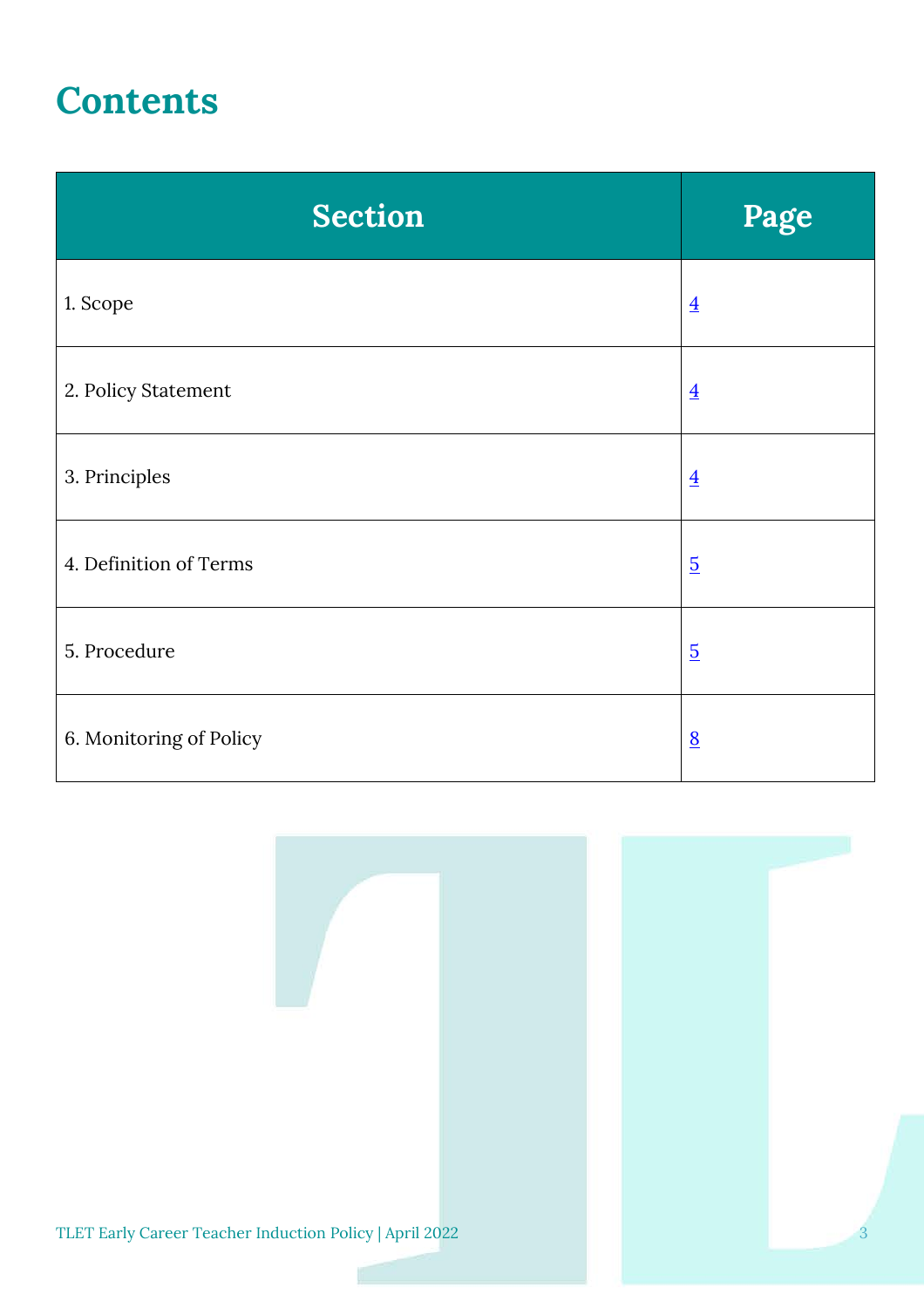#### <span id="page-3-0"></span>**1 – Scope**

- 1.1 This policy applies to all Early Career Teachers (**ECT**) working within the Transforming Lives Educational Trust (**The Trust/TLET**) who started their induction on or after 1<sup>st</sup> September 2021.
- 1.2 NQTs who have started but not completed their induction before 1st September 2021 will continue to follow their individual academy's NQT induction policy., which can be accessed upon request from the academy office.
- 1.3 NOTs who have started but not completed their induction before 1st September 2021 have until  $1<sup>st</sup>$ September 2023 to complete their induction within 3 terms (a single academic year) as outlined in previous NQT induction guidance.
- 1.4 Where possible, at the discretion of the Principal, the academy will also provide them with:
	- An Early Career Framework (**ECF**)-based induction for the remainder of the NQT's 1-year induction;
	- An induction mentor for the remainder of the NQT's 1-year induction.
- 1.5 If NQTs who started but not completed their induction before 1st September 2021 do not complete their induction by 1st September 2023, they will be required at this point to switch to the full ECT induction for the remainder of their induction period. Time already spent in induction will count towards the 2-year ECT induction period.

#### <span id="page-3-1"></span>**2 – Policy Statement**

- 2.1 This policy provides the framework whereby TLET will:
	- Run an ECT induction programme that meets all of the statutory requirements underpinned by the early career framework (ECF) from 1 September 2021;
	- Provide ECTs with a supportive environment that develops them and equips them with the tools to be effective and successful teachers;
	- Ensure all staff understand their role in the ECT induction programme.
- 2.2 This policy is based on:
	- The Department for Education (DfE) statutory guidance Induction for Early Career Teachers [\(England\) f](https://www.gov.uk/government/publications/induction-for-early-career-teachers-england)rom 1 September 2021;
	- The [Early Career Framework Reforms;](https://www.gov.uk/government/collections/early-career-framework-reforms)
	- [The Education \(Induction Arrangements for School Teachers\) \(England\) Regulations 2012.](http://www.legislation.gov.uk/uksi/2012/1115/contents/made)
- 2.3 This policy complies with the [TLET Master Funding Agreement 2020](https://www.tlet.org.uk/trust-information/governance/) and the [TLET Articles of Association.](https://www.tlet.org.uk/trust-information/trust-documents/)

#### <span id="page-3-2"></span>**3 – Principles**

- 3.1 The purpose of the [Early Career Framework](https://www.gov.uk/government/collections/early-career-framework-reforms) (ECF) is to develop new teachers so they have a successful journey into their teaching career.
- 3.2 The ECF entitles colleagues to a fully-funded two-year package of structured training linked to the research evidence.
- 3.3 The ECF builds upon the initial teacher training. It combines a personalised programme of development and professional dialogue underpinned by the Early Career Framework, with monitoring and an assessment of performance against the Teachers' Standards.
- 3.4 The ECF programme should support the early career teacher and provide them with the necessary training to ensure that they can demonstrate that their performance against the Teachers' Standards is satisfactory by the end of the period.
- 3.5 Induction should provide a foundation for ECTs and equip them with the tools to be an effective and successful teacher.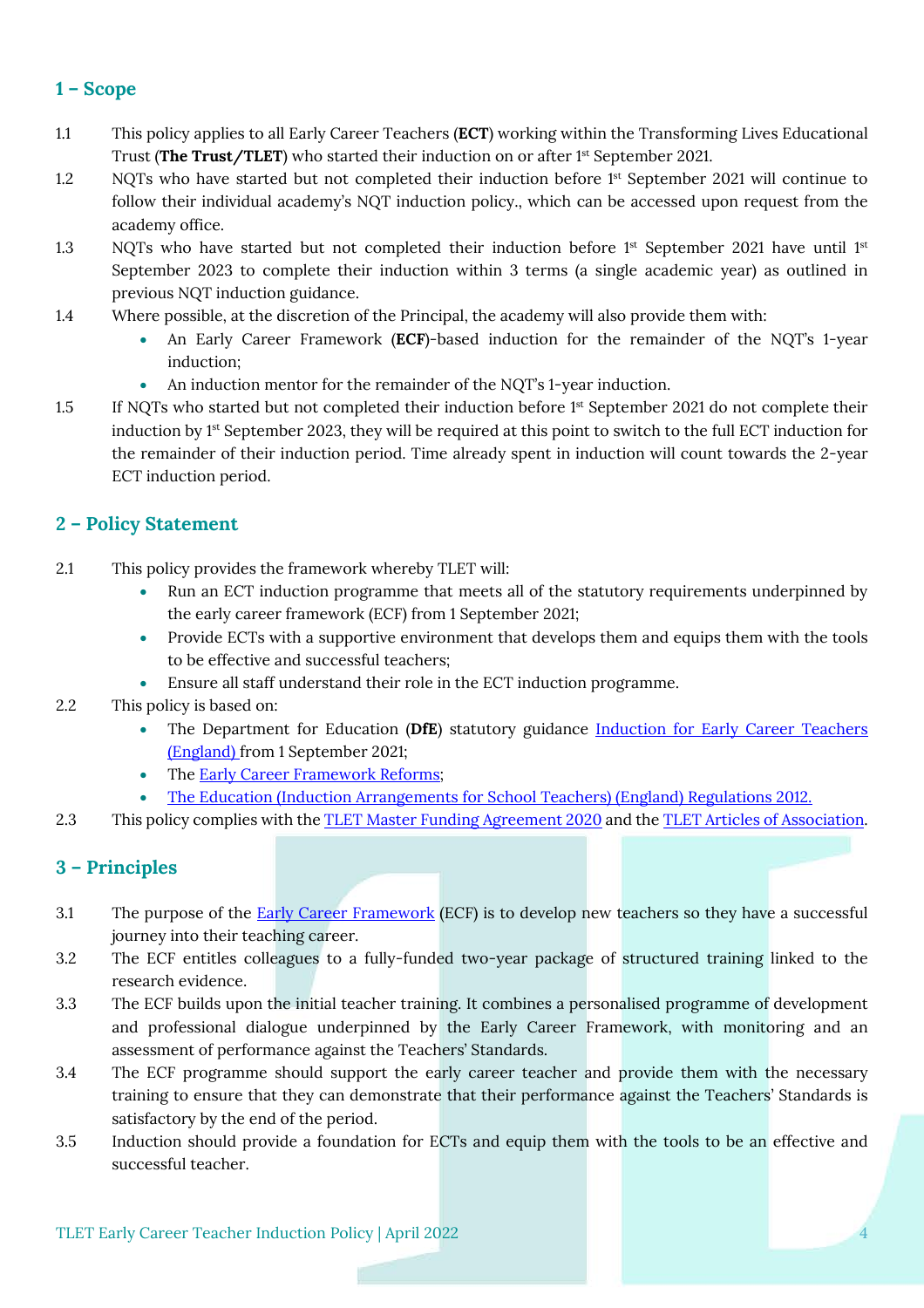#### <span id="page-4-0"></span>**4 – Definition of Terms**

- 4.1 **Relevant Standards**, for the purposes of this policy, refers to the [Teachers' Standards.](https://www.gov.uk/government/publications/teachers-standards)
- 4.2 **Appropriate Body**, for the purposes of this policy, refers to Leicester City Council.

#### <span id="page-4-1"></span>**5 – Procedure**

- 5.1 The induction programme will be underpinned by the ECF, enabling ECTs to understand and apply the knowledge and skills set out in the ECF.
- 5.2 TLET has opted for a funded, provider led programme, working with a provider accredited by the Department for Education, Best Practice, which will design and deliver a programme of face-to-face and online training to ECTs and their mentors. This programme is funded by the Department for Education.
- 5.3 Prior to the ECT serving their induction, the Principal and appropriate body must agree that the post is suitable.
- 5.4 For a full-time ECT, the induction period will typically last for 2 academic years. Part-time ECTs will serve a full-time equivalent. Up to one term of continuous employment may count towards completion of the induction period.
- 5.5 The programme is quality assured by the appropriate body.

#### **5.6 Posts for Induction**

- 5.6.1 Through TLET, each ECT will:
	- Be provided with the necessary employment tasks, experience and support to enable them to demonstrate satisfactory performance against the relevant standards throughout, and by the end of, the induction period;
	- Have an appointed induction tutor, who will have qualified teacher status (QTS);
	- Have an appointed induction mentor, who will have QTS;
	- Have a reduced timetable to allow them to undertake activities in their induction programme; in their first year, this will be no more than 90% of the timetable of our existing teachers on the main pay range, and in their second year, this will be no more than 95% of the timetable of our existing teachers on the main pay range;
	- Regularly teach the same class or classes;
	- Take part in similar planning, teaching and assessment processes to other teachers working in similar posts;
	- Not be given additional non-teaching responsibilities without appropriate preparation and support;
	- Not have unreasonable demands made upon them;
	- Not normally teach outside the age range and/or subjects they have been employed to teach;
	- Not be presented with unreasonably demanding pupil discipline problems on a day-to-day basis.

#### **5.7 Support for ECTs**

- 5.7.1 We support ECTs with:
	- Their designated induction tutor, who will provide day-to-day monitoring and support, and coordinate their assessments;
	- Their designated induction mentor, who will provide regular structured mentoring sessions and targeted feedback;
	- Observations of their teaching at regular intervals, and follow-up discussions with prompt and constructive feedback;
	- Regular professional reviews of their progress, to take place termly (except in terms where formal assessment is held), at which their induction tutor will review objectives and revise them in relation to the relevant standards and their current needs and strengths;

TLET Early Career Teacher Induction Policy | April 2022 5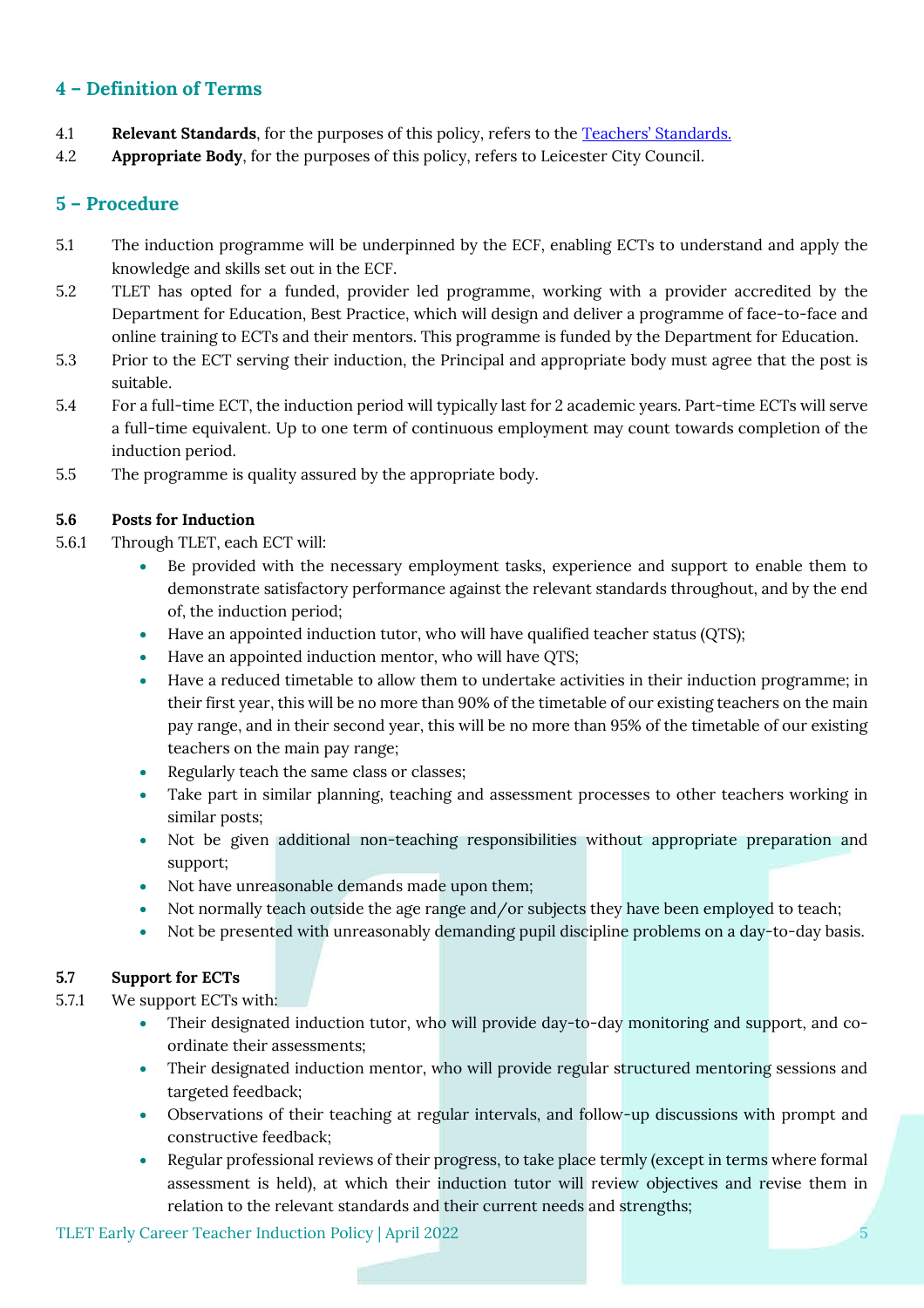• Opportunities to observe experienced teachers, either within the academy or at another academy with effective practice.

#### **5.8 Assessment of ECT Performance**

- 5.8.1 Formal assessment meetings will take place in the final term of the ECT's first year (term 3) and the final term of their second year (term 6), and will be carried out by the ECT's Induction Tutor.
- 5.8.2 Formal assessment meetings will be informed by clear and transparent evidence gathered from progress reviews during the preceding assessment period, and drawn from the ECT's work as a teacher and from their induction programme.
- 5.8.3 Copies of the evidence relied on will be provided to the ECT and the appropriate body.
- 5.8.4 After each formal assessment meeting, a formal assessment report will be completed that clearly shows how the ECT is performing against the relevant standards.
- 5.8.5 The Principal will also recommend to the appropriate body in the final assessment report at the end of the programme as to whether the ECT's performance is satisfactory against the relevant standards.
- 5.8.6 The ECT will add their own comments, and the formal assessment report will be signed by the Principal, induction tutor and the ECT.
- 5.8.7 A copy of the formal assessment report will then be sent to the appropriate body. The final assessment report will be sent within 10 working days of the meeting, for the appropriate body to make the final decision on whether the ECT has passed their induction period.
- 5.8.8 In the event that the ECT leaves this post after completing one term or more but before the next formal assessment would take place, the induction tutor or Principal should complete an interim assessment to ensure that the ECT's progress and performance since the last assessment is captured.

#### **5.9 At Risk Procedures**

- 5.9.1 If it becomes clear during a termly progress review or at the first formal assessment point that the ECT is not making sufficient progress, additional monitoring and support measures will be put in place immediately, meaning:
	- Areas in which improvement is needed are identified;
	- Appropriate objectives are set to guide the ECT towards satisfactory performance against the relevant standards;
	- An effective support programme is put in place to help the ECT improve their performance;
	- The progress review record or formal assessment report will be shared with the appropriate body, alongside the support plan, for it to review;
- 5.9.2 If there are concerns about the ECT's progress during their subsequent progress reviews or formal assessment, as long as it is not the final formal assessment, the induction tutor or Principal will discuss this with the ECT, updating objectives as necessary and revising the support plan for the next assessment period.

#### **5.10 Role of the ECT**

The ECT will:

- Provide evidence that they have QTS and are eligible to start induction;
- Meet with their induction tutor at the start of the programme to discuss and agree priorities, and keep these under review;
- Agree with their induction tutor how best to use their reduced timetable allowance and guarantee engagement with their ECF-based induction;
- Provide evidence of their progress against the relevant standards;
- Participate fully in the monitoring and development programme;
- Participate in scheduled classroom observations, progress reviews and formal assessment meetings;

#### TLET Early Career Teacher Induction Policy | April 2022 6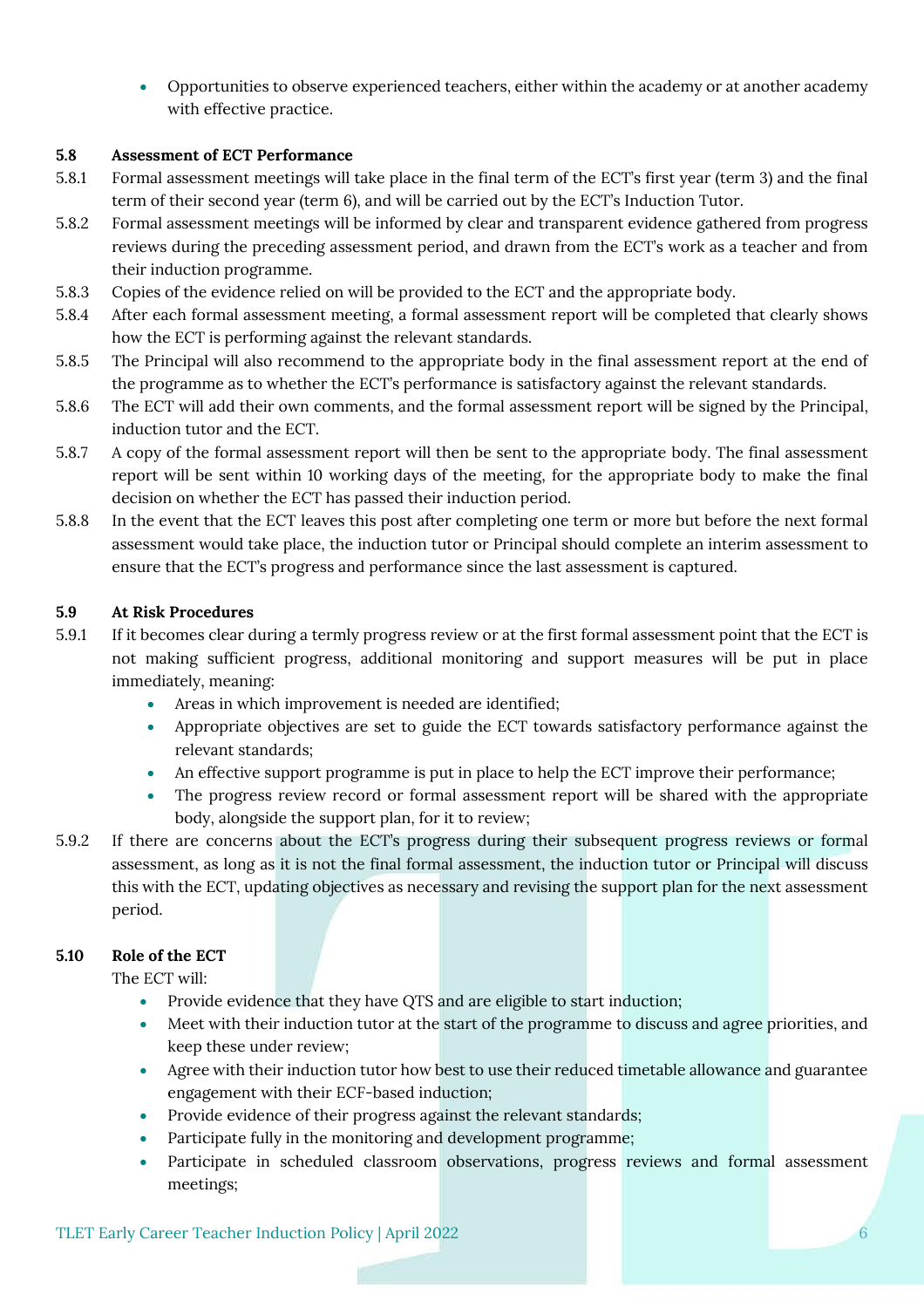- Agree with their induction tutor the start and end dates of the induction period, and the dates of any absences from work during the period;
- Keep copies of all assessment reports;
- 5.10.1 When the ECT has any concerns, they will:
	- Raise these with their induction tutor as soon as they can;
	- Consult with their contact at the appropriate body at an early stage if there are difficulties in resolving issues with their induction tutor or within the academy.

#### **5.11 Role of the Principal**

The Principal will:

- Check that the ECT has been awarded QTS and whether they need to serve an induction period;
- Agree, in advance of the ECT starting, who will act as the appropriate body;
- Notify the appropriate body when an ECT is taking up a post and undertaking induction;
- Ensure the ECT's post is suitable according to statutory guidance (as outlined in **paragraphs 5.6 and 5.7**);
- Ensure the induction tutor is appropriately trained and has sufficient time to carry out their role effectively;
- Ensure the induction mentor is appropriately trained and has sufficient time to carry out their role effectively;
- Ensure an appropriate ECF-based induction programme is in place;
- Ensure the ECT's progress is reviewed regularly, including through observations and feedback of their teaching;
- Ensure that formal assessments are carried out and reports completed and sent to the appropriate body;
- Maintain and keep accurate records of employment that will count towards the induction period;
- Ensure that all monitoring and record keeping is done in the least burdensome and most streamlined way;
- Make the Academy Improvement Management (**AIM**) Board aware of the support arrangements in place for the ECT;
- Make a recommendation to the appropriate body on whether the ECT's performance against the relevant standards is satisfactory;
- Participate in the appropriate body's quality assurance procedures of the induction programmes;
- Keep all relevant documentation, evidence and forms on file for 6 years.

#### **5.12 Role of the Induction Tutor**

The induction tutor will:

- Provide guidance and effective support to the ECT (with the appropriate body where necessary);
- Carry out regular progress reviews throughout the induction period;
- Undertake 2 formal assessment meetings during the induction period, coordinating input from other colleagues as appropriate;
- Carry out progress reviews in terms where a formal assessment does not occur;
- Inform the ECT following progress reviews of their progress against the relevant standards, and share records with the ECT, Principal and relevant body;
- Inform the ECT during the formal assessment meeting of the judgements to be recorded on their formal assessment record and invite the ECT to add their own comments;
- Ensure that the ECT's teaching is observed and feedback is provided;
- Ensure the ECT is aware of how they can raise concerns about their induction programme or their personal progress, both within and outside of the academy;
- Take prompt, appropriate action if the ECT appears to be having difficulties;

#### TLET Early Career Teacher Induction Policy | April 2022 7